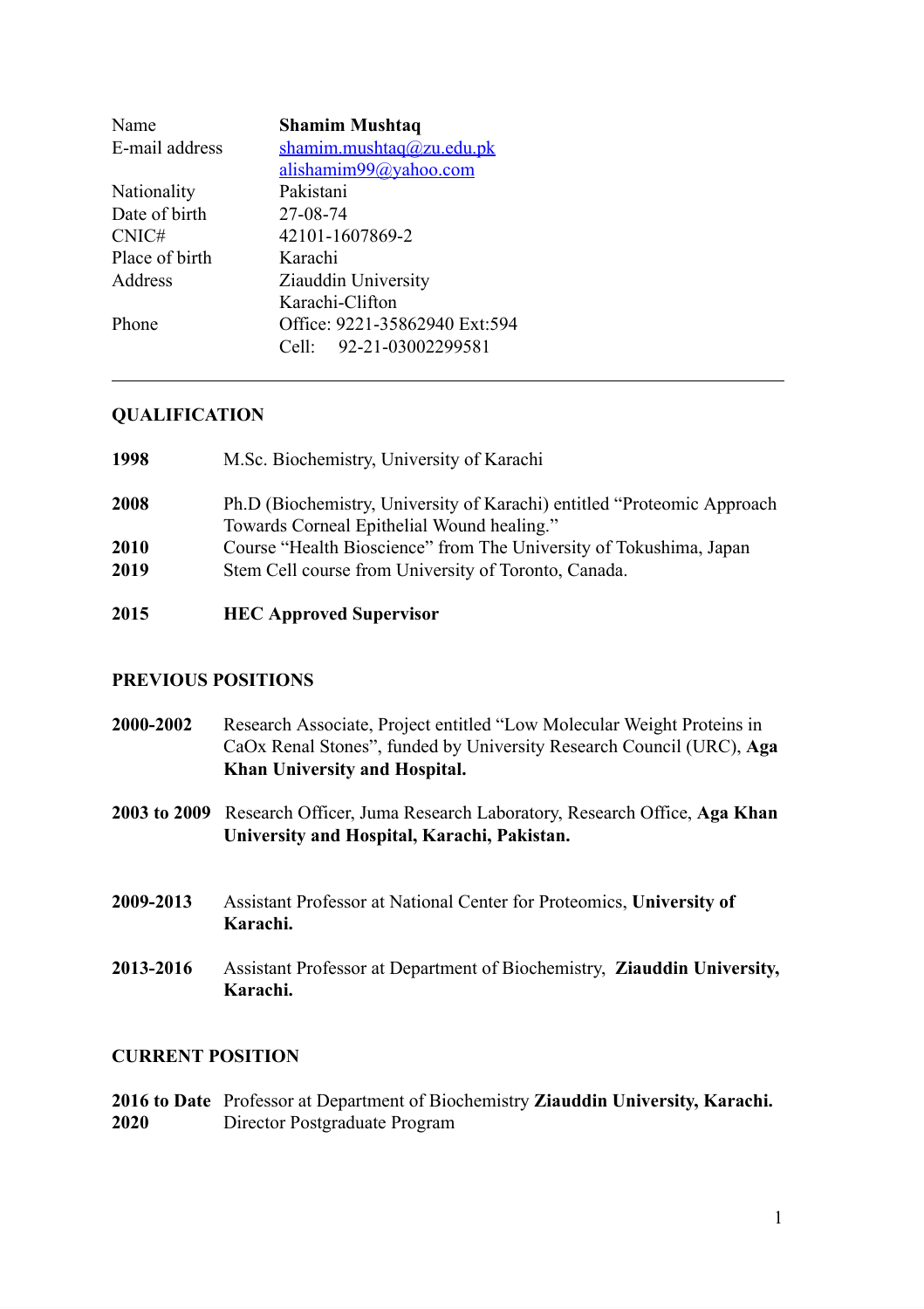### **PUBLICATIONS**

**2007 Shamim [Mushtaq](https://analyticalsciencejournals.onlinelibrary.wiley.com/action/doSearch?ContribAuthorStored=Mushtaq%2C+Shamim), [Zulfiqar](https://analyticalsciencejournals.onlinelibrary.wiley.com/action/doSearch?ContribAuthorStored=Naqvi%2C+Zulfiqar+A) A. Naqvi, Anwar A. [Siddiqui](https://analyticalsciencejournals.onlinelibrary.wiley.com/action/doSearch?ContribAuthorStored=Siddiqui%2C+Anwar+A), [Carina](https://analyticalsciencejournals.onlinelibrary.wiley.com/action/doSearch?ContribAuthorStored=Palmberg%2C+Carina) [Palmberg,](https://analyticalsciencejournals.onlinelibrary.wiley.com/action/doSearch?ContribAuthorStored=Palmberg%2C+Carina) Jawed [Shafqat,](https://analyticalsciencejournals.onlinelibrary.wiley.com/action/doSearch?ContribAuthorStored=Shafqat%2C+Jawed) Nikhat Ahmed [Professor](https://analyticalsciencejournals.onlinelibrary.wiley.com/action/doSearch?ContribAuthorStored=Ahmed%2C+Nikhat)**, Changes in albumin precursor and heat shock protein 70 expression and their potential role in response to corneal epithelial wound repair. Proteomics: (7) 3; 463-468 <https://doi.org/10.1002/pmic.200600446>

Shamim Mushtaq [http://www.wiley-vch.de/goproteomics/index.php?page=pod](http://www.wiley-vch.de/goproteomics/index.php?page=podcast_archiv) [cast\\_archiv](http://www.wiley-vch.de/goproteomics/index.php?page=podcast_archiv)

- **2007 [Mushtaq](http://www.ncbi.nlm.nih.gov/sites/entrez?Db=PubMed&Cmd=Search&Term=%22Mushtaq%20S%22%5BAuthor%5D&itool=EntrezSystem2.PEntrez.Pubmed.Pubmed_ResultsPanel.Pubmed_RVCitation) Shamim**, [Siddiqui](http://www.ncbi.nlm.nih.gov/sites/entrez?Db=PubMed&Cmd=Search&Term=%22Siddiqui%20AA%22%5BAuthor%5D&itool=EntrezSystem2.PEntrez.Pubmed.Pubmed_ResultsPanel.Pubmed_RVCitation) AA, [Naqvi](http://www.ncbi.nlm.nih.gov/sites/entrez?Db=PubMed&Cmd=Search&Term=%22Naqvi%20ZA%22%5BAuthor%5D&itool=EntrezSystem2.PEntrez.Pubmed.Pubmed_ResultsPanel.Pubmed_RVCitation) ZA, [Rattani](http://www.ncbi.nlm.nih.gov/sites/entrez?Db=PubMed&Cmd=Search&Term=%22Rattani%20A%22%5BAuthor%5D&itool=EntrezSystem2.PEntrez.Pubmed.Pubmed_ResultsPanel.Pubmed_RVCitation) A, [Talati](http://www.ncbi.nlm.nih.gov/sites/entrez?Db=PubMed&Cmd=Search&Term=%22Talati%20J%22%5BAuthor%5D&itool=EntrezSystem2.PEntrez.Pubmed.Pubmed_ResultsPanel.Pubmed_RVCitation) J, [Palmberg](http://www.ncbi.nlm.nih.gov/sites/entrez?Db=PubMed&Cmd=Search&Term=%22Palmberg%20C%22%5BAuthor%5D&itool=EntrezSystem2.PEntrez.Pubmed.Pubmed_ResultsPanel.Pubmed_RVCitation) C, [Shafqat](http://www.ncbi.nlm.nih.gov/sites/entrez?Db=PubMed&Cmd=Search&Term=%22Shafqat%20J%22%5BAuthor%5D&itool=EntrezSystem2.PEntrez.Pubmed.Pubmed_ResultsPanel.Pubmed_RVCitation) J. "Identification of myeloperoxidase, alpha-defensin and calgranulin in calcium oxalate renal stones". **Clin Chim Acta.** 26;(384) 41-47 **Impact Factor (2.615)**
- **2008** A.A. Siddiqui and **Mushtaq Shamim "**Urolithiasis: In Search of New Factors**". JPMA,** 58;(9) 475-476 **Impact Factor (0.409)**
- **2008** Saeeda Baig**,** Anwar Ali Siddiqui**, Shamim Mushtaq** and Jawed Shafqat "Hepatitis B Virus Interacts with Albumin Precursor in Vivo" **Scientific Research and Essay 3**; (10), 467-472 **Impact Factor (0.45)**
- **2011 Mushtaq Shamim**, Zulfiqar A. Naqvi, Anwar A. Siddiqui, and Nikhat Ahmed "Albumin Precursor and Hsp70 modulate corneal wound healing in an organ culture model" **Acta Histochem.** 113(1):36-42 **Impact Factor (2.107)**
- **2011** Khalid Mumtaz , Saeed Hamid, Shahid Ahmed, Tariq Moatter, **Shamim Mushtaq**, Anis Khan, Masashi Mizokami , Wasim Jafri " A study of genotypes, mutants and nucleotide sequence of hepatitis B virus in Pakistan. **Hepat Mon**. 11(1):14-18 **Impact Factor (1.578)**
- **2011** [Jafri](http://www.ncbi.nlm.nih.gov/pubmed?term=%22Jafri%20L%22%5BAuthor%5D) L, [Khan](http://www.ncbi.nlm.nih.gov/pubmed?term=%22Khan%20AH%22%5BAuthor%5D) AH, [Siddiqui](http://www.ncbi.nlm.nih.gov/pubmed?term=%22Siddiqui%20AA%22%5BAuthor%5D) AA, **[Mushtaq](http://www.ncbi.nlm.nih.gov/pubmed?term=%22Mushtaq%20S%22%5BAuthor%5D) Shamim**, [Iqbal](http://www.ncbi.nlm.nih.gov/pubmed?term=%22Iqbal%20R%22%5BAuthor%5D) R, [Ghani](http://www.ncbi.nlm.nih.gov/pubmed?term=%22Ghani%20F%22%5BAuthor%5D) F, [Siddiqui](http://www.ncbi.nlm.nih.gov/pubmed?term=%22Siddiqui%20I%22%5BAuthor%5D) I. Comparison of high performance liquid chromatography, radio immunoassay and electrochemiluminescence immunoassay for quantification of serum 25 hydroxy vitamin D. **Clin [Biochem.](http://www.ncbi.nlm.nih.gov/pubmed/21570387)** 44(10-11):864-8. **Impact Factor (2.584)**
- **2011 Mushtaq, Shamim**., Anwar A. Siddiqui, and Nikhat Ahmed "Effects of preserved and unpreserved timolol maleate on the surface of the corneal epithelium of albino rabbits. **Scientific Research and Essays**. Vol. 6(16), 3531-3538. **Impact Factor (0.45)**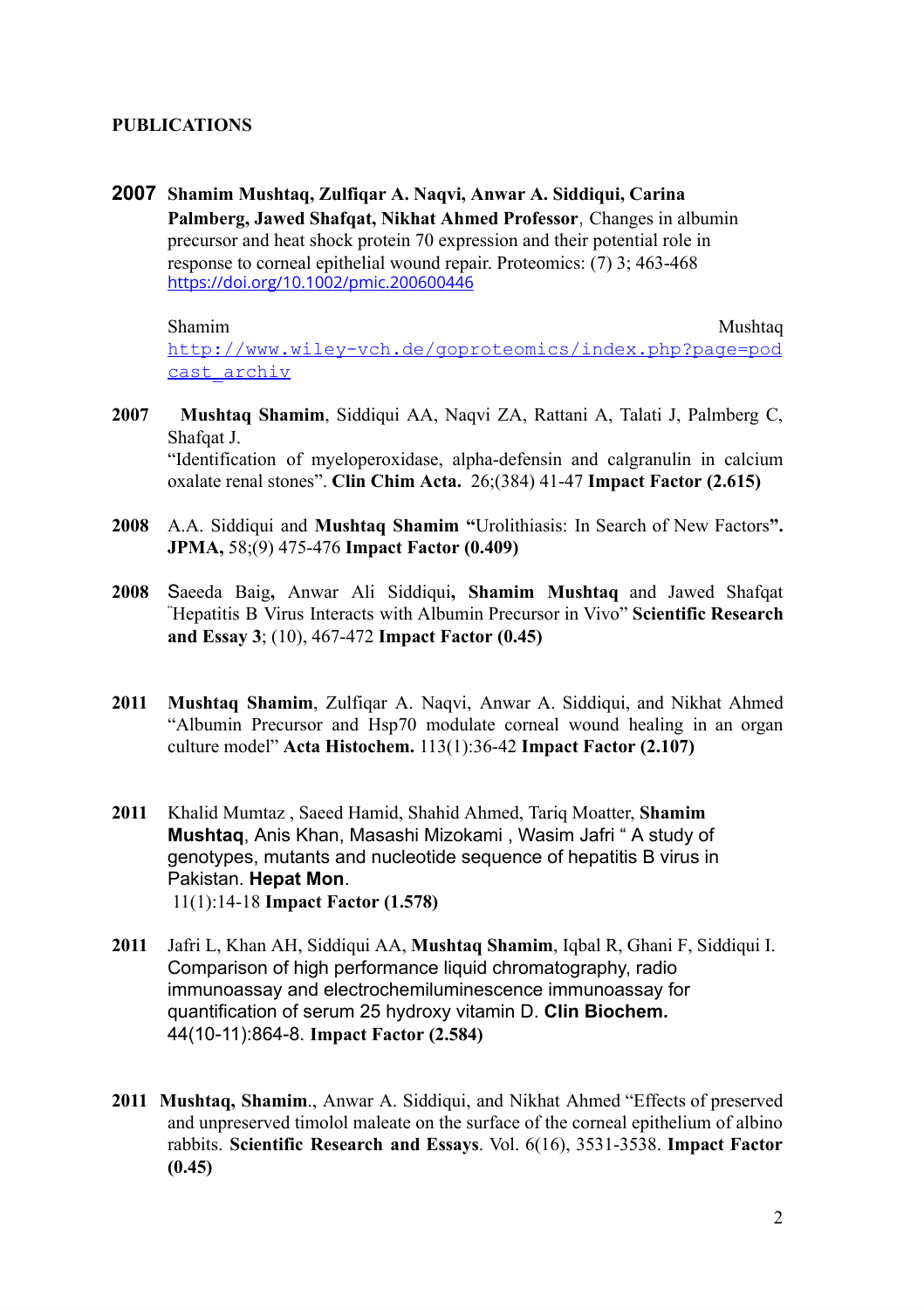- **2012 Shamin Mushtaq**, Anwar Ali Siddiqui, and Nikhat Ahmed: Inhibitory Effects of Timolol Maleate and its Preservative Benzalkonium Chloride on Corneal Epithelial Migration in a Rabbit Organ Culture System. **IIOABJ**, Vol.3 (1):15-21. **Impact Factor(4.13)**
- **2012**. Saeed Khan, **Shamim Mushtaq**, Narmeen Arshad, Nazir Ahmed Lone. "[The](http://www.omicsonline.org/scientific-reports/srep208.php) Current Status of Research [Bioethics](http://www.omicsonline.org/scientific-reports/srep208.php) in Pakistan" **Open Access Scientific**

#### **Reports**.

vol (1) 3:1-3.

- **2013** Rubina Ghani, Nazia Jameel, Fareeha Shahih, **Shamim Mushtaq**. "Frequency of Hepatitis B and C in different Area of Catchment Center in GADAP Town, Karachi, Pakistan". **International Science and Investigation Journal**.
- **2013** Rubina Ghani, Muhammad Saboor, Iftikhar Ahmed, **Shamim Mushtaq. "**Identification of ß-globin gene mutations in families and the affected child with ß thalassemia major: Importance of prenatal diagnosis. **Advance Research in Biological Science,** Vol. 1(4), pp.45-50.
- 2014 Uroosa Tariq Sadaf Naeem, **Shamim Mushtaq** "How Pakistan's media spreads the message about reproductive and sexual health." <https://www.bmj.com/content/350/bmj.h1309/rapid-responses>

Published 16 March 2015) Cite this as: **BMJ** ;350:h1309 **–Impact Factor (17.44).**

- **2015** Saeeda Baig, **Shamim Mushtaq**, Zaryab Ahmed, Moazzam Shaid " Role of Vitamin D In Heapatic B. **European Journal Of Biotechnology and Bioscience.** 2015; 3 (2): 35-41. **Impact Factor (3.742)**
- **2015** Anwar Ali Siddiqui, **Shamim Mushtaq** "[Plagiarism](http://pjmd.zu.edu.pk/pjmd_issue_jul_sep_15.php#2) Free Academic [Environment"](http://pjmd.zu.edu.pk/pjmd_issue_jul_sep_15.php#2)**PJMD** 4(3):2
- **2016** Ayesha Khan, Nikhat Ahmed, Beena Hasan, **Shamim Mushtaq** "Co and Contra-regulation of Glycosylated Proteins in Three Distinct Regions of Schizophrenics brain. **Current Proteomics**. Volume 13(3) 187-195. **k**
- **2016** Shamim Mushtaq, Meraj Zehra, Aysha Khan and Nikhat Ahmed "Biological Association and Expressions of NOS3 & SOD2 in non-diabetic senile Cataractogenesis. **Advances in Enzyme Research**. 4, 87-97
- **2016** Meraj Zehra, Shamim Mushtaq, Erum Zafar and Nikhat Ahmed. " Towards An Integrative View Of Corneal Proteomics In Epithelial Wound Healing. **PJMD** 5(3):43-47.
- **2017** Rubina Ghani, Syed Hafeez ul Hassan, Uzma Naseeb, Shamim Mushtaq and Zarghoona Wajid "Comparative study for the rapid detection and genotyping of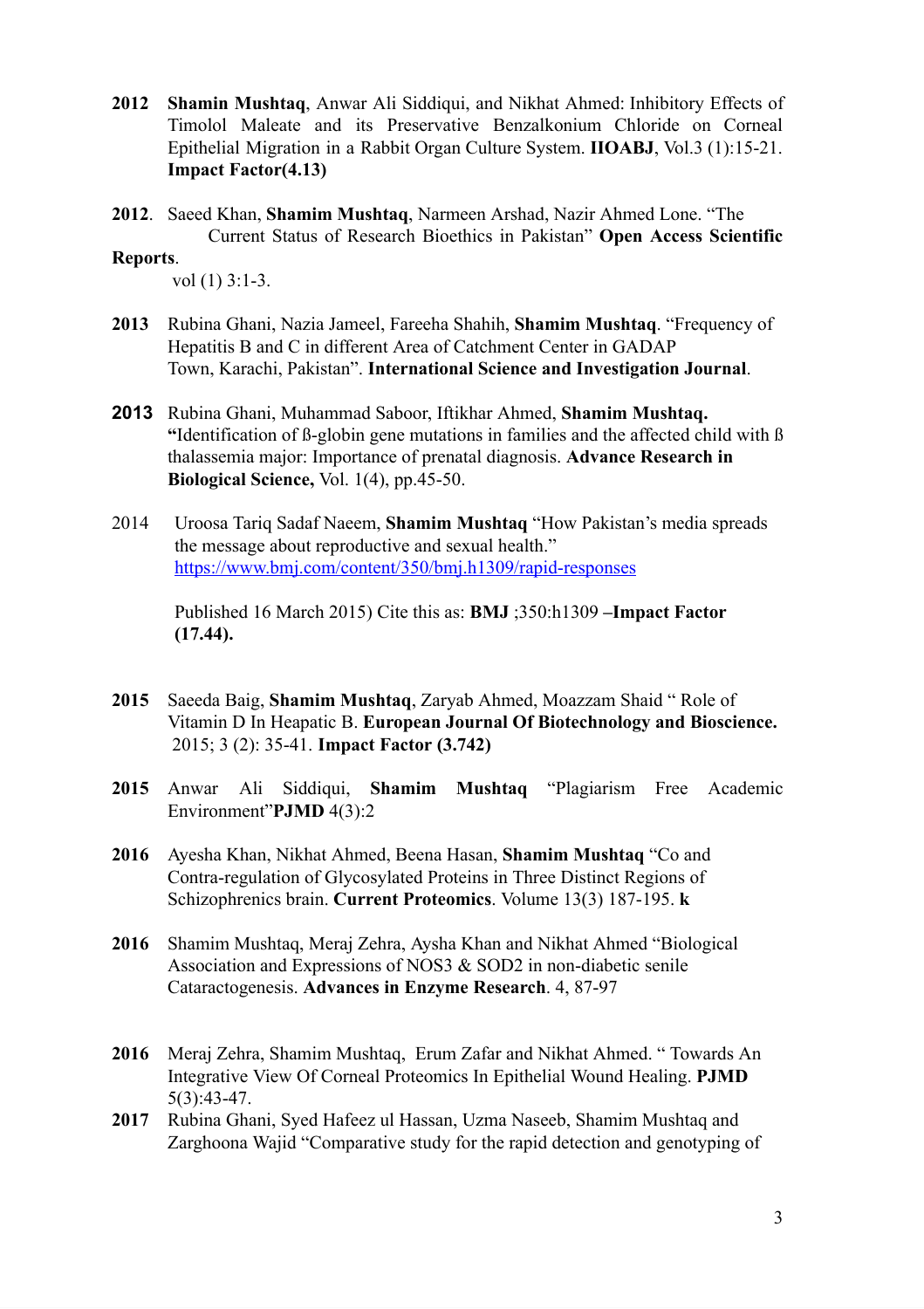MTB and RIF / INHResistant MTB Mutants with Gene Flow Hybridization and Conventional PCR" **Int J Biol Med Res**.8(4):-6121-6124.

- **2018** M. Fazal Hussain Qureshi, Mahira Lakhani, Muzna Shah, Shamim Mushtaq "Cell cycle regulator: cyclin dependent kinase 10 as potential target in cancer" **PJMD** 7(4).
- **2019** MerajZehra, Shamim Mushtaq, SyedGhulam Musharraf, RubinaGhani & NikhatAhmed. "Association of Cyclin Dependent Kinase 10 and Transcription Factor 2 during Human Corneal Epithelial Wound Healing in vitro model" **Scientific Reports (Nature Research).** 9:11802.
- **2019** Nosheen Mehmood, Muhammad Hanif,Akhtar Ahmed,Qamar Jamal,Shamim Mushtaq,Adnan Khan,Muhammad Saqib**."** Circulating miR-21 as a prognostic and predictive biomarker in oral squamous cell carcinoma. **Pak J of Med Sci** (35)5. Impact factor (0.754)
- **2020** MerajZehra, Shamim Mushtaq, SyedGhulam Musharraf, & NikhatAhmed IL18RAP and Pim1 Proteins: Predicted role during in vitro corneal epithelial wound healing **JPMA** Vol. 70, No. 2, February 2020. **Impact Factor (0.409)**
- **2020** Tabinda Urooj, Bushra Wasim , Shamim Mushtaq , Syed Nudrat Nawaid Shah and Muzna Shah. Cancer Cell-Derived Secretory Factors in Breast Cancer-Associated Lung Metastasis: their Mechanism and Future Prospects. **Current Cancer Drug Targets**, 2020, 20, 1-19 **(Impact factor : 3.52)**
- **2020** Tabinda Urooj, Bushra Wasim , Shamim Mushtaq , Syed Nudrat Nawaid Shah Increased NID1 Expression among Breast Cancer Lung Metastatic Women; A Comparative Analysis between Naive and Treated Cases" accepted in **Recent Patents on Anti-Cancer Drug Discovery**. 15(1) 2020 Mar 1. doi: 10.2174/1574892815666200302115438. [Epub ahead of print] **(Impact factor : 4.29**)
- **2020** Shamim Mushtaq , Muzna Shah , Muhammad Fazal Hussain Qureshi , Danish Muhammad , Mahira Lakhani , Tabinda Urooj. CDKs Family -a Glimpse into the Past and Present: From Cell Cycle Control to Current Biological Functions. Accepted in **Asian Pacific Journal of Cancer Care**. 5 (1) , 1-9. DOI:10.31557/APJCB.2020.5.1.1
- 2020 Nosheen Mahmood, Shamim Mushtaq, Qamar Jamal, "Evaluation of diagnostic and prognostic relevance of single nucleotide polymorphism at let-7 micro RNA-binding site of KRAS3 /UTR in oral squamous cell carcinoma" **Int.j.pathol**.2020;18(1)
- 2021 Muhammad Fazal Hussain Qureshi1, Muzna Shah, Mahira Lakhani, Zain Jawed Abubaker, Danish Mohammad, Hira Farhan, Iman Zia, Rida Tafveez, Samahir Tariq Khan, Rubina Ghani, Shamim Mushtaq and Ghulam Haider "*Gene signatures of cyclin-dependent kinases: A comparative study in naïve early and advanced stage of lung metastasis breast cancer among pre- and post-menopausal women*. **Genes & Cancer,** Published: February 10, 2021
- 2021 Sofia Amjad, Shamim Mushtaq, Rehana Rehman, Adnan Munir, Nida Zahid, Pir-zada Qasim Ali Raza Siddique. *Protamine 1 / Protamine 2 mRNA ratio in non-obstructive azoospermic patients*. **Andrologia** Jan 11;e13936.
- 2021 Sofia Amjad, Shamim Mushtaq, Rehana Rehman, NidaZahid, Adnan Munir, Pir-zada Qasim Ali Raza Siddique. Spermatozoa retrieval in azoospermia and expression profile of JMJD1A, TNP2, and PRM2 in a subset of the Karachi population. Andrology. DOI: 10.1111/andr.13076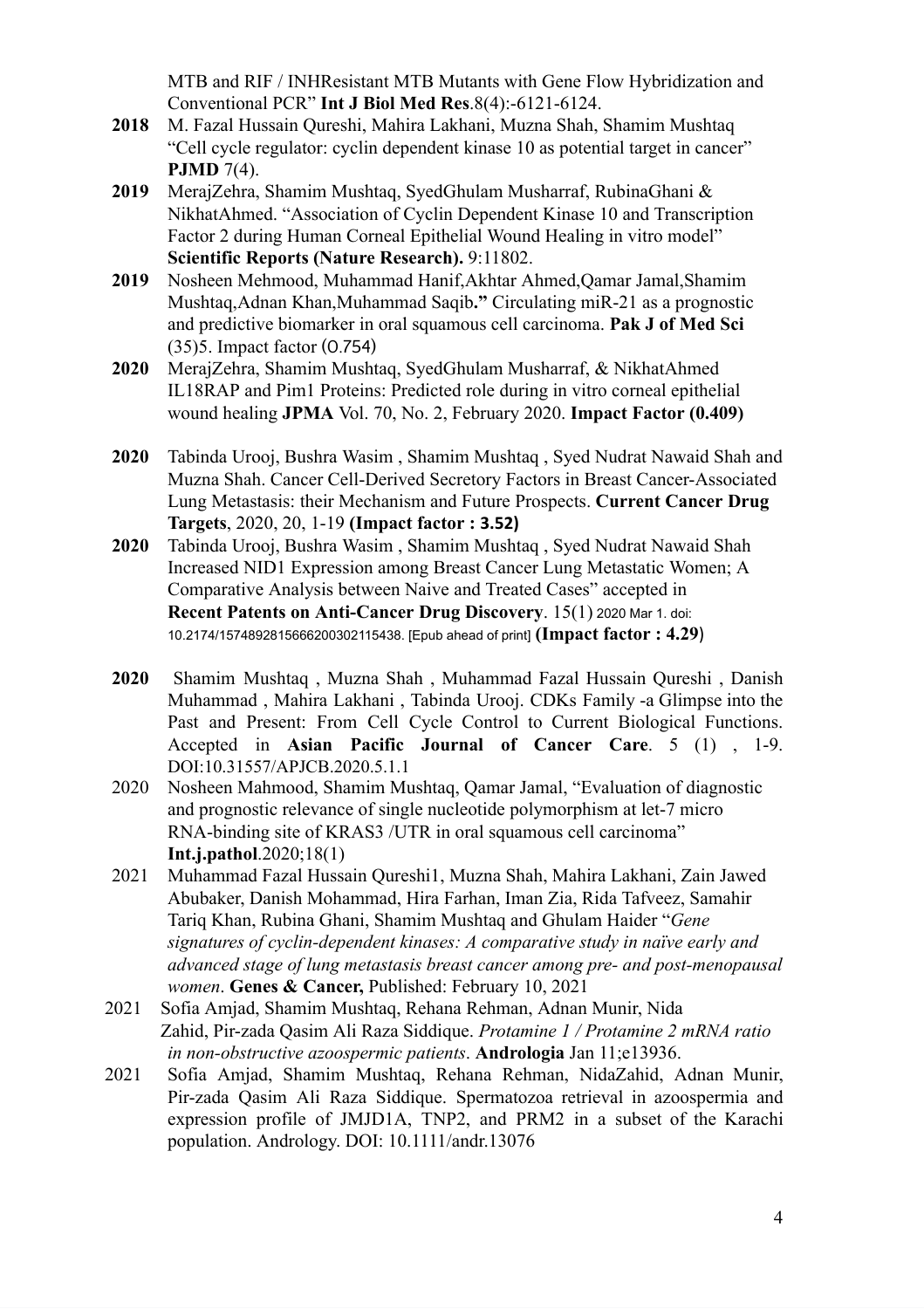- 2021 Nosheen Mahmood, Shamim Mushtaq, Qamar Jamal, Muhammad Hanif, Humera Ikhlaq, Dur e Shawar Rehman, Rashid Awan. *Potential utility of cell free high mobility group AT-hook 2 (HMGA2) as a prognostic biomarker in liquid biopsies of oral squamous cell carcinoma.* **Asian pacific journal of cancer prevention.** 22 (2), 407-412. doi: 10.31557/APJCP.2021.22.2.407.
- 2021 Sobia Manzoor, Ayesha Khan, Beena Hasan, Shamim Mushtaq, Nikhat Ahmed. Expression Analysis of [4-Hydroxynonenal](https://www.researchgate.net/publication/348918691_Expression_Analysis_of_4-Hydroxynonenal_Modified_Proteins_in_Schizophrenia_Brain_Relevance_to_Involvement_in_Redox_Dysregulation?_sg=slSvQlzLt--7HUagYOmYe7MpjXx3tq83ChJuSYKpjI0tEolY5fcVAIpfDlFFbfp_FVk9UBJ5CMxUUeh3hqz9KD_JQuny5_1sgMKQ4x6j.FwVXdqKszlVuKJsmr-TsvjJa8ge5Pd8YGXwRNGwGAxBfcWMPHVmy-iv3cZ2vzyimx5aA3tjLf9EAHUVnkujXZA) Modified Proteins in Schizophrenia Brain; Relevance to Involvement in Redox [Dysregulation](https://www.researchgate.net/publication/348918691_Expression_Analysis_of_4-Hydroxynonenal_Modified_Proteins_in_Schizophrenia_Brain_Relevance_to_Involvement_in_Redox_Dysregulation?_sg=slSvQlzLt--7HUagYOmYe7MpjXx3tq83ChJuSYKpjI0tEolY5fcVAIpfDlFFbfp_FVk9UBJ5CMxUUeh3hqz9KD_JQuny5_1sgMKQ4x6j.FwVXdqKszlVuKJsmr-TsvjJa8ge5Pd8YGXwRNGwGAxBfcWMPHVmy-iv3cZ2vzyimx5aA3tjLf9EAHUVnkujXZA). Current Proteomics

[10.2174/1570164618666210121151004](https://doi.org/10.2174/1570164618666210121151004)

2021 Hafiz S. M.Osama Jafri, Shamim Mushtaq and Saeeda Baig Detection of Kras Gene in Colorectal Cancer Patients through Liquid Biopsy: A Cost-effective Method. Journal of the College of Physicians and Surgeons Pakistan. Vol. 31(10): 1174-1178

Book:

**2012** Urolithiasis- basic science and clinical practice. Springer-Verlag London, Chapter (20)"Anti-Inflammatory proteins in Kidney Stone Matrix"**,** Anwar Ali Siddiqui and **Shamim Mushtaq.** p:177-182.

### **AWARDS AND SHOLARSHIPS**

- **2015** Travel fellowship awarded for presentation entitled "CDK10 and ETS2 association in corneal wound healing" in HUPO world congress September 27-30, at Vancouver Canada.
- **2012** Research Productivity Award **(**RPA) from Pakistan Council for Science and Technology, Islamabad, Pakistan
- **2011** Travel fellowship awarded for Poster presentation entitled "Identification of Albumin Precursor and Hsp70 Proteins, Their Role during Corneal Epithelial Wound Healing" presented at 7<sup>th</sup> annual conference "Proteomics: New Developments and grant challenges" March 20-23 at Raleigh, North Carolina, USA.
- **2010** Fellowship award for **"**SUMMER PROGRAM 2010 Health Bioscience Course Global Topics of Interdisciplinary Health Care" at The University of Tokushima, Japan, July 25-1 August.
- **2005** First Prize in poster presentation held at Sindh Institute of Urology and Transplantation (SIUT) title "Identification of Antimicrobial Peptides in the Matrix of Calcium Oxalate (CaOx) Renal Stones".
- **2005** First Prize in poster presentation held at  $7<sup>th</sup>$  International Symposium on Protein Structure function Relationship organized by HEJ Research Institute of Chemistry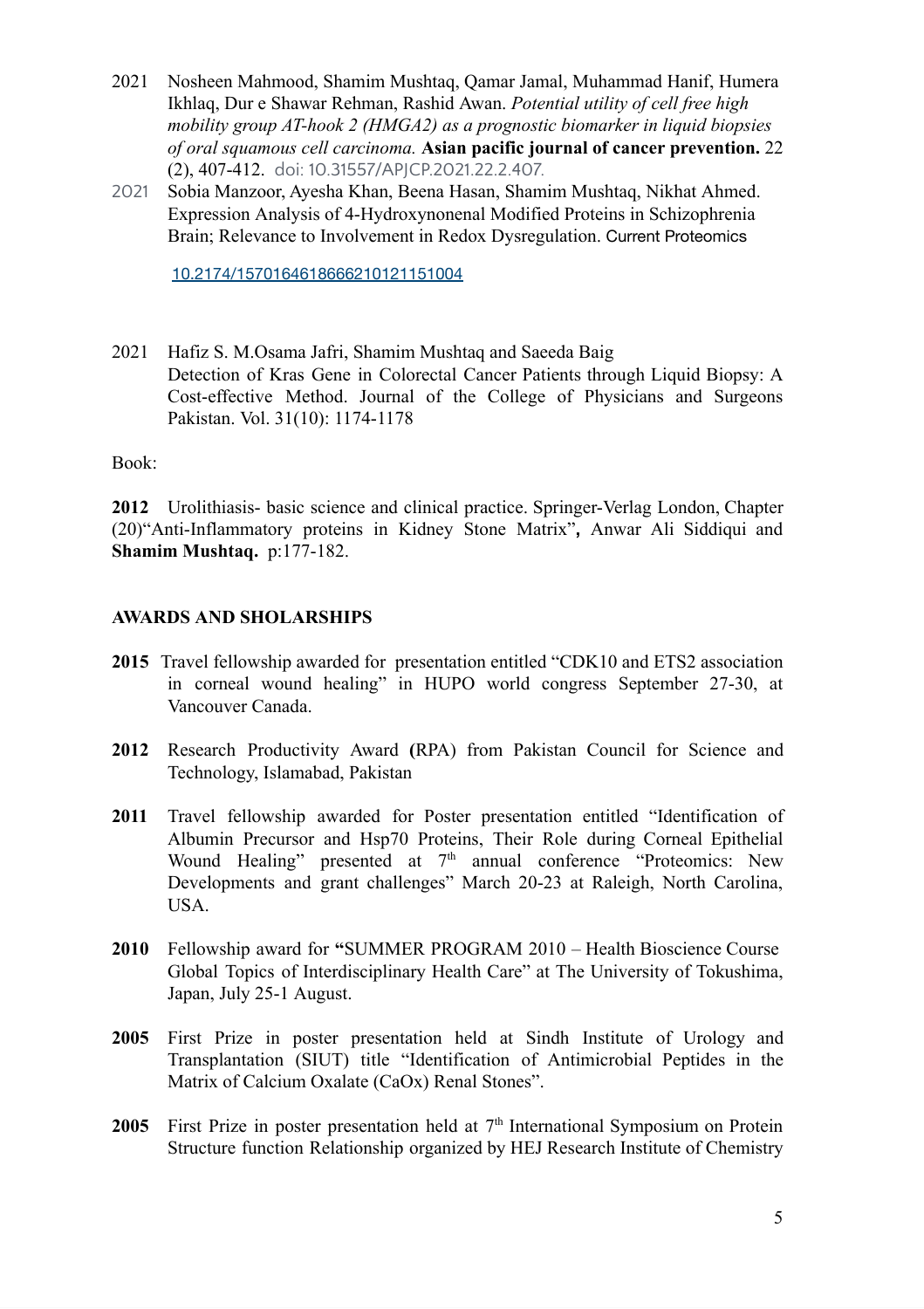at Karachi university title "Identification of Antimicrobial Peptides in the Matrix of Calcium Oxalate (CaOx) Renal Stones.

- **2004** Third prize in poster presentation in HUPO Third Annual world Congress held at Beijing, China title "Isolation of Myeloperoxidase like Protein from Renal Stone".
- **2003** First Prize in poster competition held at  $7<sup>th</sup>$  International Symposium on Protein Structure function Relationship organized by HEJ Research Institute of Chemistry at Karachi University, title "Protein Expression during Corneal Epithelial Wound Healing".
- **2002** Travel fellowship awarded for Poster presentation entitled "Effect of beta-blockers on corneal epithelial wound healing at presented at 16<sup>th</sup> FAOBMB Symposium on "From Genes to Proteins: Frontiers in Biochemistry and Molecular Biology, Taipei, Taiwan.

#### **LABORATORY SKILLS**

Organ and cell culture, Polyacrylamide gel electrophoresis, RNA/DNA extraction, PCR, Cloning, Agarose electrophoresis, Isoelectric focusing, 2-Dimensional electrophoresis, Western Blotting, Immunoelectrophoresis, Ion exchange Chromatography, HPLC, Immunohistochemistry, Immunoprecipitation, Mass spectrometry.

#### **WORKSHOPS & CONFERENCE FACILITATED**

- **2016** International Conference on Translational Medicine from Discovery to Health care Feb 1-3 at Ziauddin University
- **2015** Hands on Workshops on ENDNOTE Software at Conference titled "Advances in Gynaecology & Foetomaternal Medicine held on 6<sup>th</sup> September at ziauddin University.
- **2015** Hands on Workshop "Application of Power Lab in Biomedical Science" Ziauddin University, Karachi, 31<sup>ist</sup> March
- 2015 Workshop on "Clinical Proteomics" Ziauddin University, Karachi, 12<sup>th</sup> January.
- 2015 National Conference on "Advances in Health Sciences" Ziauddin University, Karachi, 10<sup>th</sup> -11 January.
- **2014** Workshop on **"**Research Tools and Techniques" Ziauddin University, Karachi, 24th February to March 04th
- **2012** Pakistan Proteomics Society (PPS) workshop on "2-D and Mass Spectrometry Data Analysis" University of Karachi, 12-13 July**.**
- **2012** Post-Workshop on "Exploring Gene Expression" at National Center for Proteomics, University of Karachi, Feb 23 -24.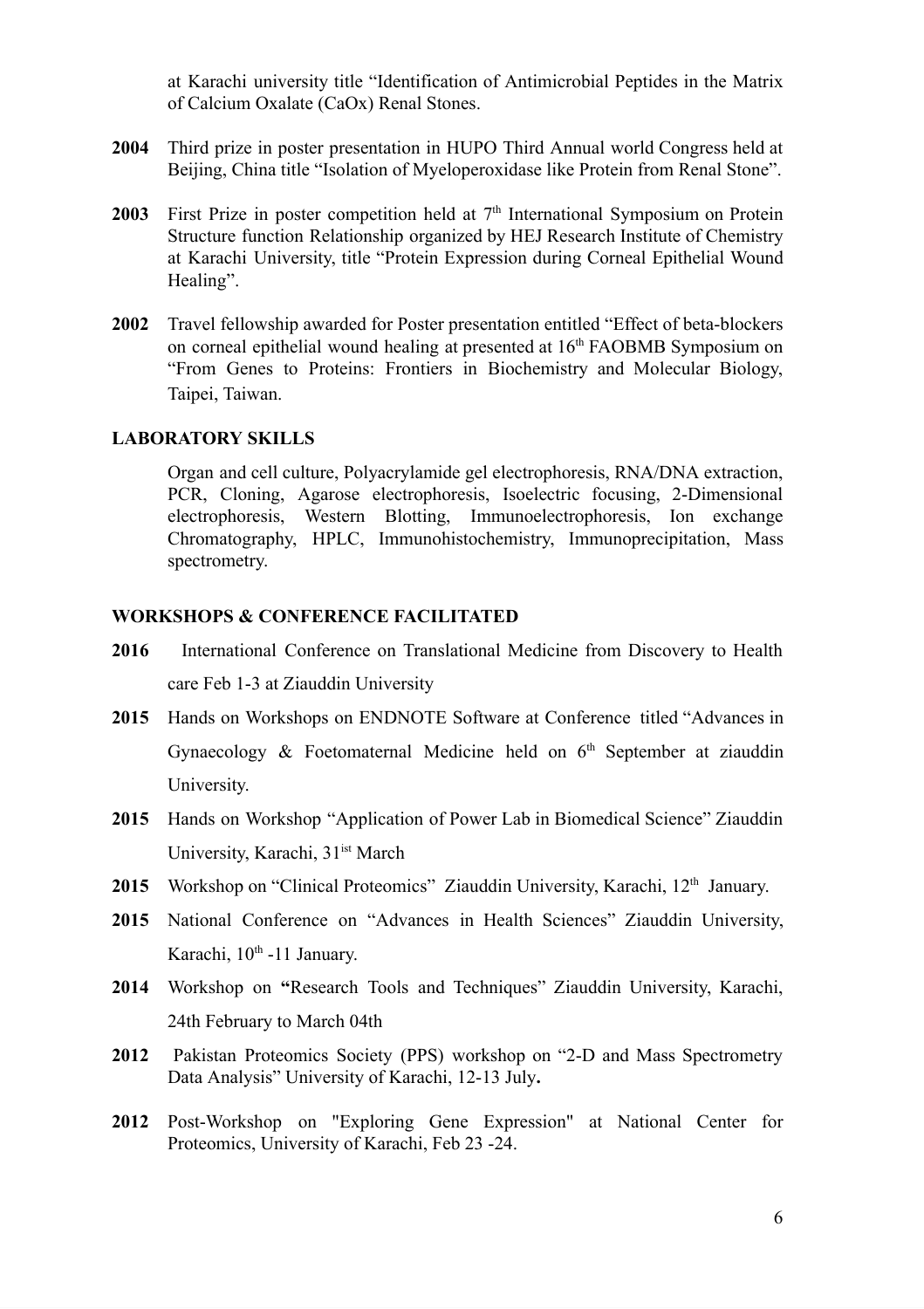- **2012** Symposium on "Omics Research: Road Map for Future" at National Center for Proteomics, University of Karachi, Feb 22.
- **2011** Workshop on "Research Tools in Genomics and Proteomics" December 20-22.
- **2010** Workshop on "Bioinformatics and Proteomics" December 28-30.
- **2009** Workshop on "Research Tools in Proteomics" National Center for Proteomics, University of Karachi, Pakistan. November 16-18.
- **2009** HEC-COMSTECH-NCP Thematic Workshop in Frontier Technologies "Proteomics in Health & Disease" National Center for Proteomics, University of Karachi, Pakistan August 17-20.
- **2008** Workshop on "Fundamentals of Tissue Engineering" at Research Department, Aga Khan University, Karachi, Pakistan.
- **2006** Workshop on "In vivo and in vitro assays for study of pain mechanisms Sep 7-9, 2006 at Research Office, Aga Khan University, Karachi, Pakistan.
- **2005** Workshop on "Genetic and Biochemical Aspects of Inheritable Metabolic Disorders" at Research Department, Aga Khan University, Karachi, Pakistan.
- **2004** Workshop on "Molecular and Analytical Techniques in Research and Diagnosis of Reproductive Disorders" at Research Department, Aga Khan University, Karachi, Pakistan.
- **2003** Workshop on "PCR Applications in Research and Diagnostics" at the Department of Biochemistry University of Karachi, Karachi, Pakistan.
- **2003** Molecular Biology Workshop on "Molecular and Analytical Techniques in Research and Diagnosis of Mental Disorders", at Research Department, Aga Khan University, Karachi, Pakistan.

## **WORK PRESENTED AT SCIENTIFIC MEETINGS AND PUBLISHED ABSTRACTS**

- **2017** Oral presentation entitled "Expression and Association of CDK10 with ETS2 proteins during Human Corneal Epithelial Wound Healing" HUPO world congress will be held on sept 17-21, Dublin.
- **2015** Oral presentation entitled "CDK10 and ETS2 expression and association in corneal wound healing",HUPO world congress will be held on September 27-30, Vancouver Canada.
- **2014** Oral presentation entitled "Migration associated CDK10 protein in human corneal epithelial cells (HCEC) and its role in wound repair" on 5th-8th October 2014 at 13th Human Proteome Organization (HUPO) World Congress in Madrid, Spain.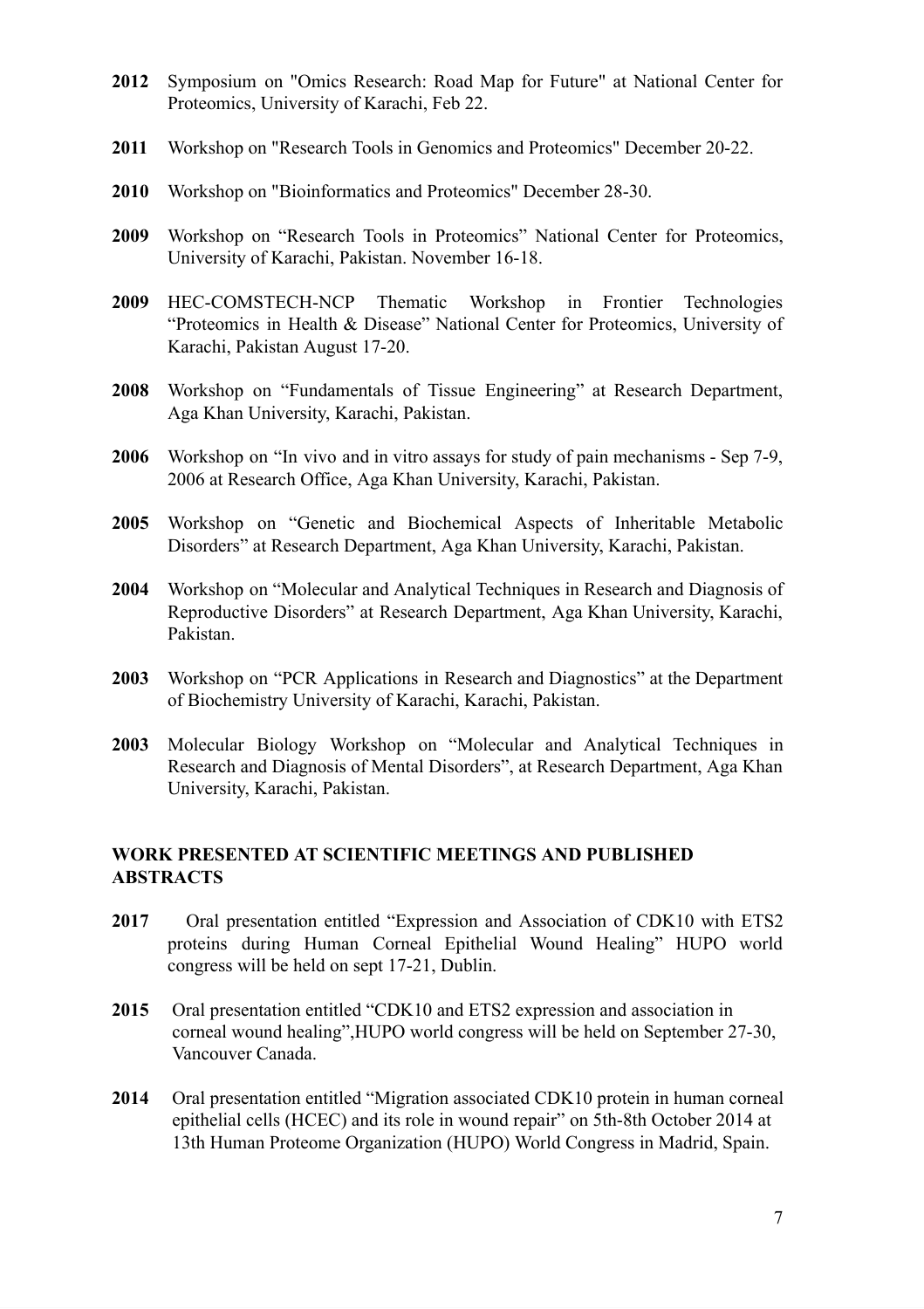- **2014** Poster presentation entitled "Migration associated CDK10 protein in human corneal epithelial cells (HCEC) and its role in wound repair." On 8<sup>th</sup> March at Fifth Inter-University Medical and Dental Faculty/Students Research Day, at Dow University of Health Sciences.
- **2010** Poster presentation entitled "Identification of Albumin Precursor and Hsp70 Proteins, Their Role during Corneal Epithelial Wound Healing" presented at  $7<sup>th</sup>$ annual conference "Proteomics: New Developments and grant challenges" March 20-23 at Raleigh, North Carolina, USA.
- **2007** Hupo, 6th annual world congress conference October 6-10, 2007 Seoul, Korea "Immunolocalization assessment of migration associated protein in rabbit corneal epithelial membrane and its role in wound repair"
- **2006** The Bone and the Kidney Nexus Symposium, October 12-15, 2006 Copenhagen, Denmark. "Candidates of Urolithogenesis: Identification of Myeloperoxidase, α-Defensin and Calgranulin".
- **2005** Poster presentation held at Sindh Institute of Urology and Transplantation (SIUT) title "Identification of Antimicrobial Peptides in the Matrix of Calcium Oxalate (CaOx) Renal Stones".
- 2005 Poster presentation held at 7<sup>th</sup> International Symposium on Protein Structure function Relationship organized by HEJ Research Institute of Chemistry at Karachi university title "Identification of Antimicrobial Peptides in the Matrix of Calcium Oxalate (CaOx) Renal Stones.
- **2005** The 30th FEBS Congress & 9th IUBMB [Conference,](http://www.febs-iubmb-2005.com/) Hungary "Molecular Approaches for Expression and Identification Analysis in Corneal Epithelial Membrane Proteins".
- **2004** Poster presentation in HUPO Third Annual world Congress held at Beijing, China title "Isolation of Myeloperoxidase like Protein from Renal Stone".
- **2004** Poster presentation in HUPO Third Annual world Congress held at Beijing entitled "Profiling and Expression Analysis of Regenerating Corneal Epithelial Proteins"
- 2003 Poster competition held at 7<sup>th</sup> International Symposium on Protein Structure function Relationship organized by HEJ Research Institute of Chemistry at Karachi.
- **2002** Poster presentation entitled "Role of beta-blockers in corneal epithelial wound healing at presented at 16<sup>th</sup> FAOBMB Symposium on "From Genes to Proteins: Frontiers in Biochemistry and Molecular Biology, Taipei, Taiwan.
- **2000** Poster presentation entitled "Effect of beta-blockers on corneal epithelial wound healing" presented at 6th national conference of Pakistan Society of Biochemistry and Molecular biology at Shah Abdul Latif University, Khairpur, Pakistan.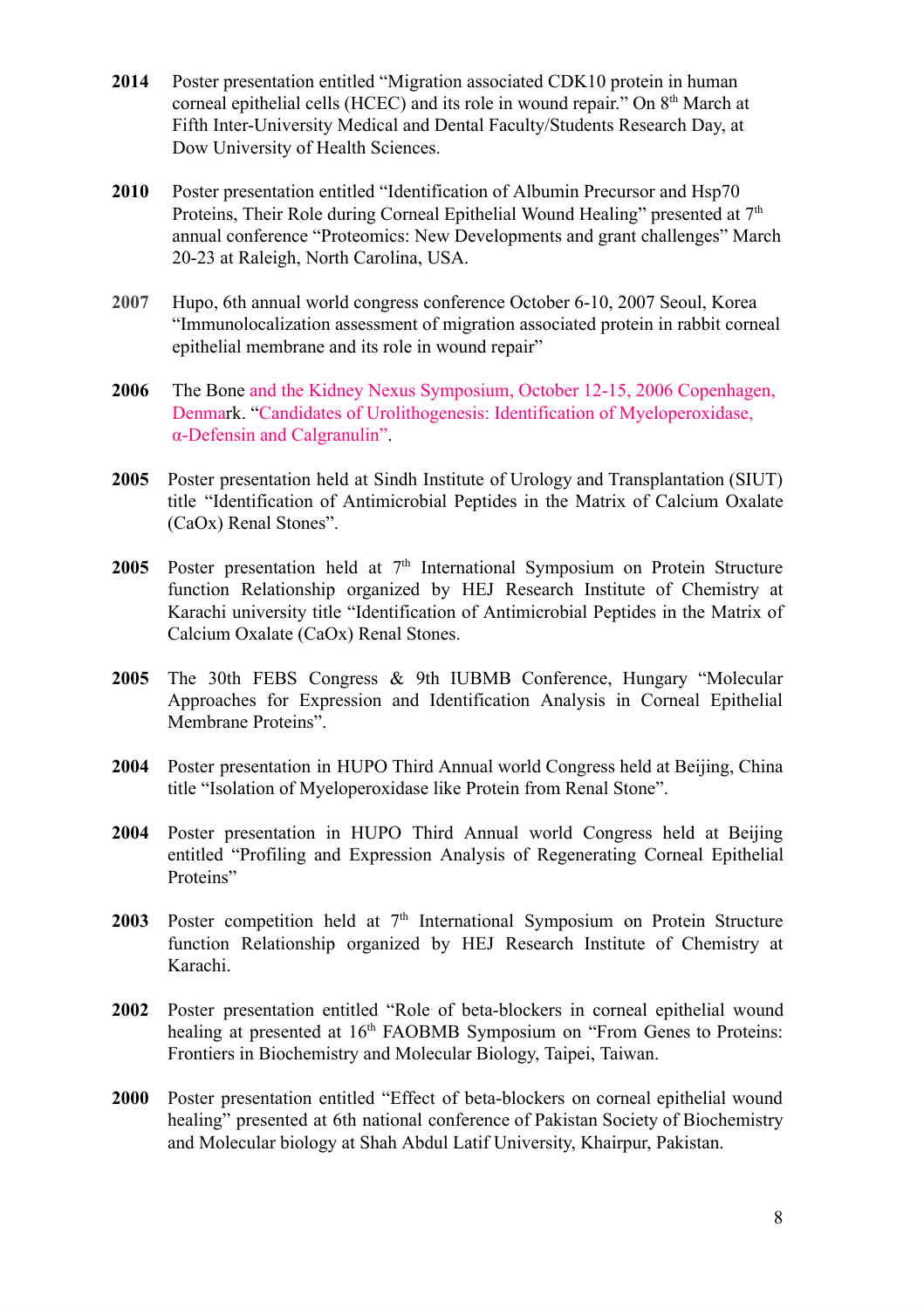# **TEACHING EXPERIENCES**

- MS/BS, at Department of Biochemistry and National Center for Proteomics, University of Karachi.
- MBBS/BDS/Postgraduate (Mphil/PhD) at Ziauddin University.

## **CURRICULUM DEVELOPMENT**

- Proteomics course, National Center of Proteomics, University of Karachi, Karachi.
- Post graduate Biochemistry and laboratory courses for Mphil/PhD at Ziauddin University.

## **MEMBER OF RESEARCH AND ADVOCACY COMMITTEE (RAC)**

• Member of RAC at Ziauddin University

### **MEMBERSHIP**

- Member, Pakistan Proteomics Society (PPS), Karachi.
- Member, international scientific organization "Human Proteomics Organization (HUPO)".

# **ASSOCIATE EDITOR:**

● Pakistan Journal of Medicine and Dentistry (PJMD) Ziauddin University <https://pjmd.zu.edu.pk/editorial-board/>

### **HEC GRANTS: 2020-21**

Grant No 11952 in 2021

# **Completed HEC GRANTS:**

- Identification of structural, apoptosis-related, and disease-causing genes/proteins in wound healing model of human corneal epithelial cells (HCEC) funded by Higher Education Commission (HEC), Islamabad, Pakistan. Amount: 1.888million
- Proteome profiling of Human Cataract and identification of structural and apoptosis related marker proteins funded by Higher Education Commission (HEC), Islamabad, Pakistan. Amount: 1.0 million

### **REFERENCES**

#### **Prof. Dr. Anwar Ali Siddiqui**

Director Research Professor of Biochemistry Department of Biological and Biomedical sciences The Aga Khan University, Karachi Karachi-74800. Phone: 92-21-4864404